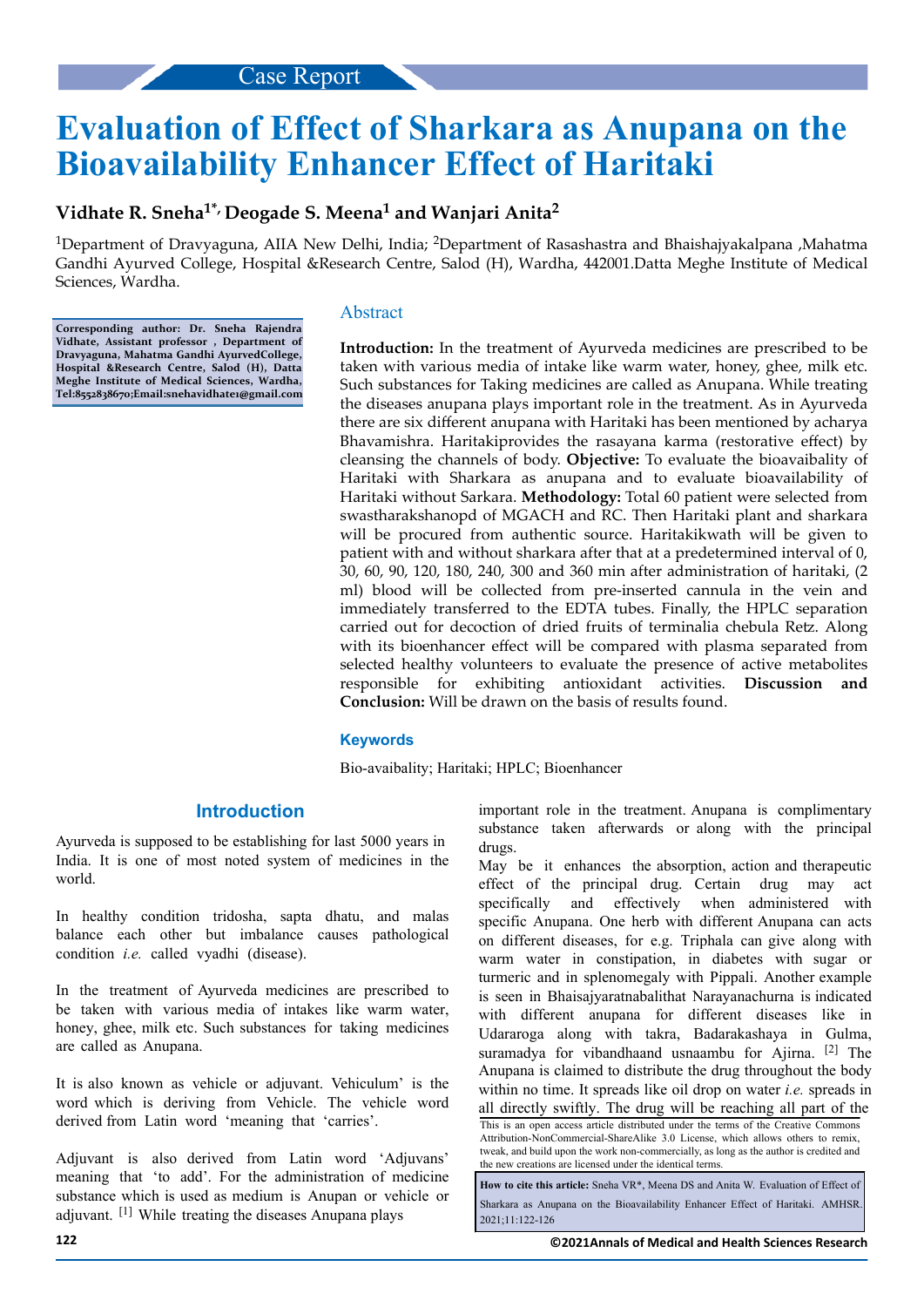body by its strength and potency. Anupana facilitate the bioavailability as well as relieve the side effects of medicine. They can also serve as catalytic agent *i.e.* Yogavahi. They help to act direct effect of medicine to the deeper and subtler tissue to the body. [3] The Anupana explicit in 'Anu' means pashchat (later) and 'Pana'means (drinking). It depicts any substance which is taken along with or after food or medicine. On the basis of utility Anupanacan be classified into two types *i.e.* Aharopayogi (advocated with food articles) and Aushadhopayogi(advocated with drugs). It is said to improve the palatability and increase the potency of drug administered in the body and carries essential substance to destination. [4] Anupanashould has properties opposite to the food taken and it should not produce any harmful effect to the body. Individual having predominance of vatadosasnigdhaand usnaanupana, in pitta dosapredominance rukshaandsheetaanupana, in kaphadosapredominance ruksha and usnaanupana has beenadvised. [5] According to AcharyaSharangadhara the Anupanahelps in spreading the drug very fast in body like the oil spreads over the water. [6] There are many Anupanas are described according to roga for e.g. Takra for Grahani, lajaudaka for Chardi,Vidangadikwatha for krimi, Hingu mixed with Ghrita for Shula, Pippali mixes with madhu for puranajwara etc. [7] By this the uniqueness can be considered. This increases the potency of drug used in human by oral route. It is not only mentioned for curing the disease condition but for prevents the health also. Rutuharitaki is the best example of different anupana for rasayana karma for healthy people. For shadarutu six different anupana with Haritaki has been mentioned by acharya Bhavamishra.Haritakiprovides the rasayanakarma (restorative effect) by cleansing the channels of body. <sup>[8]</sup> The different anupana told for haritaki may have bioenhancer effect. Importantly, any specific drug will exhibit a therapeutic effect when it maintains the minimum effective concentration in systemic circulation. Therefore, the action of specific drug can be enhanced by increasing its bioavailability. That means, increasing the bioavailability, reduces the dosage regimen, reduces the drug toxicity and importantly reduces the regular consumption of expensive drugs. This unique but important concept of Ayurvedawould helpful to retain the effective concentration of drug in systemic circulation in order to increase the bioavailability of active drugs. The concept of bioavailability enhancer (anupana) has not been reported along with any active Ayurveda medicines to confirm their importance while coadministration with active drug. Hence, the objectives of this study is to understand the effectiveness of selected anupana and its interaction with studied active components from species; terminalia chebula Retz. (Haritaki).

# **Bioavailability**

Bioavailability of a drug is outlined because the quantity or share of drug that's absorbed from a given dose type and reaches the circulation following nonvascular administration. [9] The concept of bio enhancer was reported in Ayueveda but no one has attempted it practically to understand their effects of active metabolites from Ayurvedic medicines. Supporting the similar work performed by Bose et al. reported the increasing antiasthamatic effect of Vasakaleave after adding Pippali to it.  $[10, 11]$  First time the term bioavailability foil was utilized by Indian Scientists at the Regional work, Jammu (RRL, currently referred to as the Indian Institute of Integrative Medicine), UN agency discovered and scientifically valid chemical irritant because the world's 1st bioavailability foil in 1979. [12] Bioavailability enhancers' drug facilitators, they're the molecules that by themselves don't show typical drug activity and if it's used along, then they enhance the activity of drug molecule in many ways that together with increasing bioavailability of the drug. A 'bio enhancer' is an agent that is capable of accelerating bioavailability and bio efficacy of a selected drug with that it's combined, with none typical pharmacologic activity of its own at the dose used. These (are also|also ar|are) termed as 'absorption enhancers' that are useful excipients enclosed in formulations to boost the absorption of a pharmacologically active drug. [13]

## **Research Gap**

The concept of anupanahas been mentioned in Ayurveda since ancient time. It plays important role in treatment as well as to promote the health. It brings certain changes in a dravya along with it is taken. However, its importance and practical utility does not recognize by modern aspects. Hence there is need to validate the concept of Anupana mentioned in Ayurveda and generate evidences to prove this concept. To achiveRasayana karma one has to consume Haritaki with different Anupana (vehicle) in different Ritu (Season) like saindhavalavana consume with haritaki in Varsha ritu, Sharkara in Sharad ritu, Sunthi in Hemantaritu , Pippali in Shishir ritu, Madhu in vasantritu, Guda in grishmaritu. This is unique concept in Ayurveda so in this study sharakara (Sugar) will be selected as anupana with haritaki in Sharad ritu. There is no any reference found about bioavaibility enhancer effect of haritaki along with Anupana. So the study will be conduct to provide evidence about its effectivity with Sharkara Anupana.

## **Aim and objectives**

#### **Aim**

Evaluate the bioavailability enhancer effect of Sharkara as Anupana with Haritaki Objective

# **Primary objectives**:

To evaluate bioavaibility of Haritaki with sharkara

To evaluate bioavaibility of Haritaki without sharkara

Comparative evaluation of Haritaki with or without Anupana

#### **Secondary objectives:**

To asses and characterize chemical constituents of Drug by using HPLC- Diode Array Detector (DAD) technique)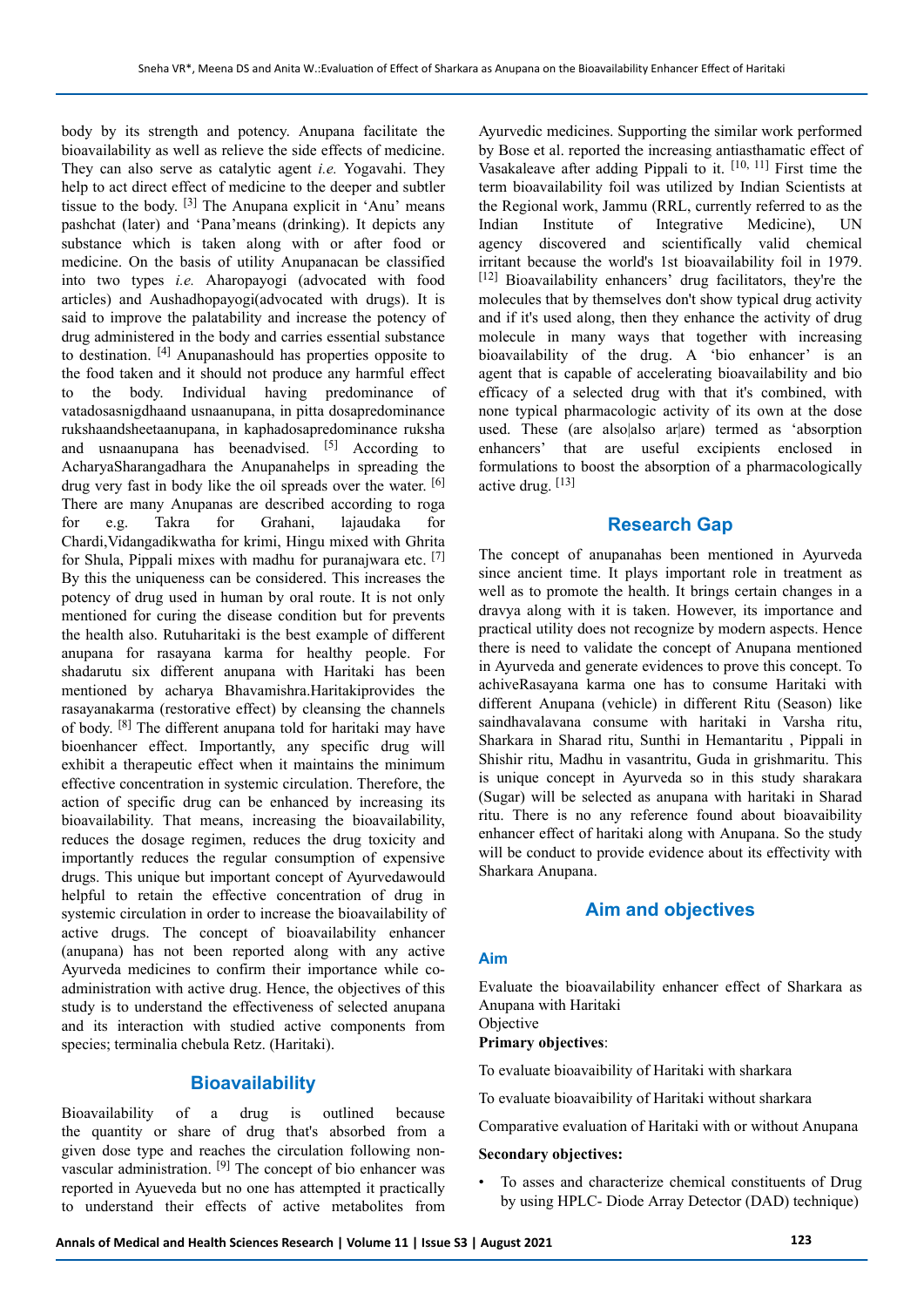- To asses and characterize chemical constituent of Drug with Anupana by using HPLC-Diode Array Detector (DAD) technique).
- To evaluate and compare the bioavailability enhancer effect of Drug with Anupana and without Anupana

## **Research Question**

Whether bioavailability of Haritakienhances with Sharkara asanupana?

## **Source of Study/Study Centre**

Swastharakshan O.P.D of Mahatma Gandhi Ayurved College, Hospital and Research Centre, Salod (H.), Wardha (Maharashtra)

## **Materials**

**Plant material:** Haritaki (Terminalia chebulaRetz.) fruit will be procured from authentic source.

**Anupana dravya:** Sharkarawill be procured from authentic source.

**Healthy volunteers:** Will be recruited from swastharakshan O.P.D of Mahatma Gandhi Ayurved College, Hospital and Research Centre, Salod (H.), Wardha (Maharashtra).

### **Methods**

**Authentication:** Identification and authentication of Haritaki fruit and sharkara will be done from Foundation for Revitalization of local health traditions (FRLHT) Bangalore.

#### **Dose form**

**Study type:** Experimental study.

**Place:** Healthy volunteers will be recruited from Swastharakshan O.P.D of MGACH & RC. (Screening format attached)

**Sample size:** The sample size calculation for a bioavailability and bioequivalent study relies on multiple factors like power, intra subject constant of variation, expected mean magnitude relation. Also, as we all know that power and sample size area unit proportionately connected, if we have a tendency to increase the ability the sample size will increase and *vice-versa.* Additional power results in arrange the study with additional sample size. Once we have a tendency to arrange the study with higher sample size we have a tendency to find you defrayment longer and cash. except for time and cash, there area unit different necessary factors like blood, medical waste and participants which will be saved or used additional fittingly, if we are able to arrange bioavailability and bioequivalent studies with cheap sample size. As we have a tendency to all area unit aware that point and cash area unit directly proportional to sample size. According to Bhupathi, et al. power of 85% would be reasonable for a bioavailability study to conduct on healthy volunteers. By considering the values of Lower Bound (LL)= $0.80$ , Upper Bound (UL)= $1.25$ , Alpha= $0.05$ ,

Geo Mean Ratio (GMR)=0.947, Coefficient of Variation (CV)=0.239 as fixed, the sample size can be calculated as below [Table 1].

The variations of sample size for different Power and GMR values are as below [Table 2].

There area unit clear pointers and suggestions on the sample size and power calculation from health authorities for bio convenience and equivalence studies in healthy volunteers. The recommended power is a minimum of 80th and kind 1 error is five-hitter. In real world things, the clinical trials arrange with over 80<sup>th</sup>, giving rise to larger sample size. The increased power suggests that a lot of subjects, a lot of wastage of your time and a lot of resources to finish the study, leading to more cash spent.

Unavailability of blood is that the major reason behind death throughout accidents. As per World Bank some wherever somebody wants blood for each a pair of seconds. By recruiting a lot of healthy volunteers, we tend to square measure interference them for a selected time. At constant time we tend to square measure wasting their precious blood that may be wont to save others' lives. Medicine waste may be reduced by recruiting solely needed range of subjects that has vast impact on the atmosphere. So in this study 30 healthy volunteers have been taken considering 85% power and Lower Bound (LL)=0.80, Upper Bound (UL)=1.25, Alpha=0.05, Geo Mean Ratio (GMR) of 0.947.

60 individual divided into two groups.

Group A-30 volunteers will administered Haritaki (Terminalia chebulaRetz.) fruit Kwatha,

Group B-30 volunteers will administered Haritakikwatha along with Sharkara

**Sample selection technique:** Internet generated random number table.

**Study design:** Randomized Clinical Trial

**Selection of volunteers:** Age group from 20 years to 50 years of volunteers, after physical examination and Complete Blood Count (CBC), Blood sugar, LFT, KFT, Lipid profile, Blood pressure with normal values will be selected.

### **Inclusion criteria**

Volunteers of either sex age group between 20 to 40 years, LFT, KFT Lipid profile with normal values, Blood report within normal limits, No history of any major illness and Hypertension, BMI index 18.5 to 24.9

### **Exclusion criteria**

Volunteers with any medication or any acute or chronic disease will be excluded.

History of drug or alcohol abuse, liver, kidney, disorders.

Hypertension, Diabetes, BMI index less than 18.5 and more than 24.9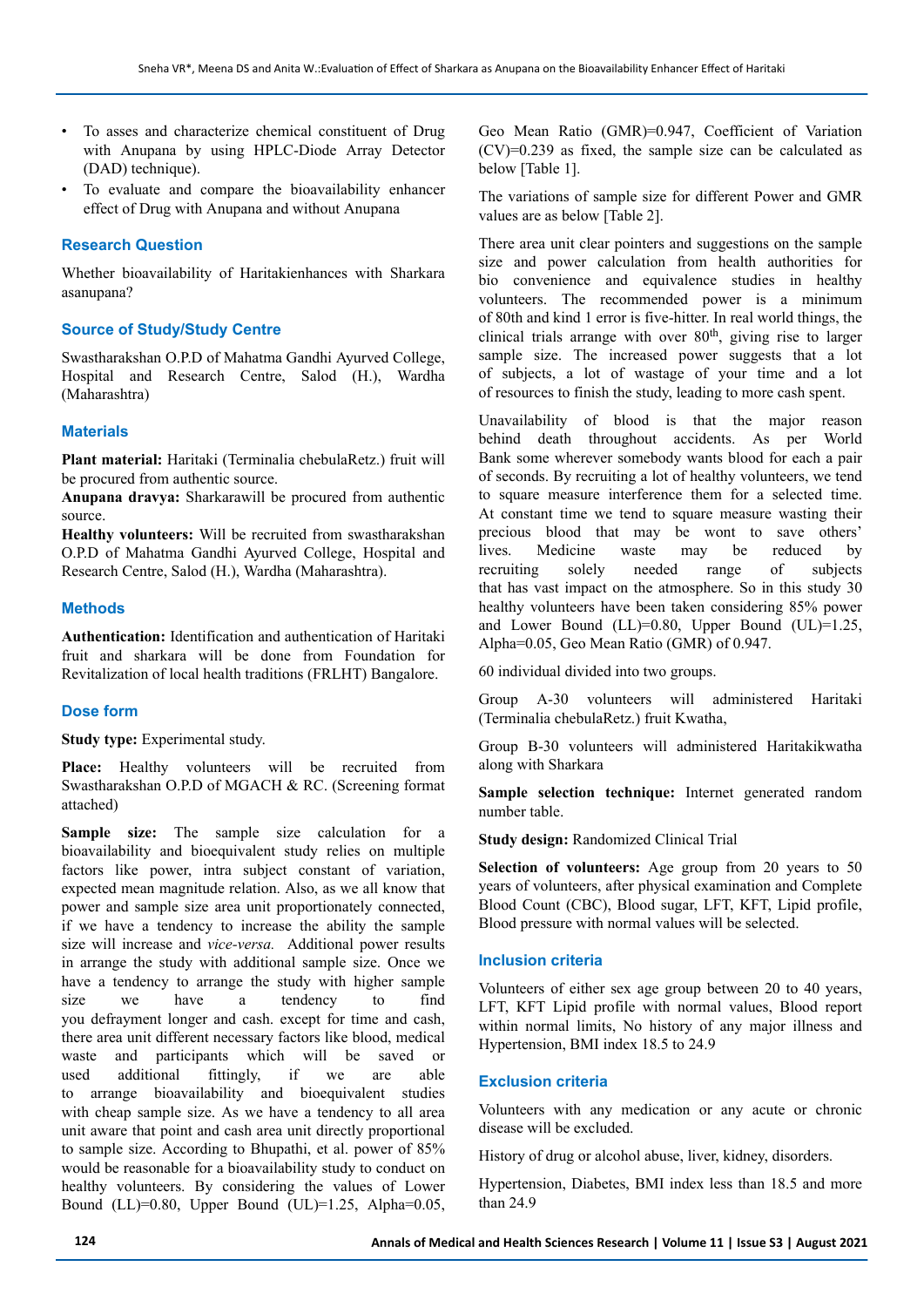#### **Groups:** Two groups

**Safety study:** Haritaki (Terminalia chebulaRetz.) Acute toxicity study and sub-Chronic toxicity study of Haritaki conducted on animal suggested that at the dose level (5,000 mg/kg) did not show any signs of toxicity on body weight and internal organ weight and showed normal general behavior, respiratory pattern, cardiovascular signs, motor activities, reflexes, and normal change in skin. [14]

**Posology:** The Kwatha of fruit will be prepared as per reference mentioned in Sharangadharasamhita. One part of drug with eight part of water will be boiled in low flame and 1/4th will be collected. [15]

**Dose:** 2 pala (96ml) [16]

**Anupana:** Sharkara-Half pala (24 gm) [17,18]

Period of intervention: Empty stomach

#### **Assessment criteria:**

**Objective criteria:** Phenolic compounds will be assessed through HPLC method [Table 3].

Volunteers will be randomly divided into two groups. Each group will be consisting of 30 participants. Group A will receive only Haritakifruit kwathain Sharadrutuas a positive control. Group B will receive Haritakifruit kwathawith Sharkarainsharadrutu. The prepared drug will be administered orally.

At a predetermined interval of 0 min, 30 min, 60 min, 90 min, 120 min, 180 min, 240 min, 300 min and 360 min after administration of Haritaki, (2 ml) blood will be collected from pre-inserted cannula in the vein and immediately transferred to the EDTA tubes [Table 4].

Coding of blood sample of Group A and Group B will be mark were 30 patient was selected for each group and the blood will be collected from 30 min to 360 min after every half hour.

# **HPLC Analysis**

The freshly prepared decoction of dried fruits of terminalia chebulaRetz., will be filtered through the 0.45µ nylon filters and will be analyze using HPLC technique. While performing HPLC analysis; different flow rate, sample concentration, column selection and solvent selection and their composition will be tested and evaluated. Furthermore, appropriate HPLC method will be selected which will provide optimum separation of components throughout the analysis. Later, the same chromatographic analysis will be attempted to analyze the blood sample for investigation of any metabolites from decoction of dried fruits of terminalia chebula Retz., which was orally administered to healthy selected volunteers. The freshly collected blood about 2ml from individual volunteer need to be immediately transferred to the EDTA tubes of capacity 5 ml at room temperature. Collecting blood sample in EDTA tubes prevents clotting of blood and separate three distinguished layers after centrifugation at 1200 RPM -1600 RPM for 10-12 min at

room temperature. Furthermore, the upper most supernatant liquid was then extracted from centrifuged blood sample and then need to store at 4o C. Under considering HPLC analysis, 1 ml of stored supernatant was mixed with 2 ml of normal saline solution (0.045% NaCl) to make the concentration of 1000 ppm. It was then filtered through the  $0.20 \mu$  nylon filters to get clear solution. It was then injected to the HPLC column and eluted with appropriate selection of solvents, their composition, flow rate, wave length and temperature. Finally, the HPLC separation carried out for decoction of dried fruits of terminalia chebula Retz., along with its bioenhancer was compared with plasma separated from selected healthy volunteers to evaluate the presence of active metabolites responsible for exhibiting antioxidant activities.

### **Statistical Analysis**

One-way ANNOVA with the least significance difference post hoc test for multiple comparisons using SPSS statistics software and p values less than 0.05 will be considered as statistically significant.

# **Discussion and Result**

Discussion and Result will be drawn on the basis of effect of Haritaki along with sharkara as Anupana in Sharad ritu which may be increase bioavailabilty of haritaki. In Ayurveda various medicines prescribe along with drugs as Anupana for better efficacy of drug. In this study we will provide evidence about prescribing drugs with anupana will be augment bioavaibility of drugs for its better efficacy.

#### **References**

- 1. Deogade MS. Anupana. Ayurveda. 2011:23-24.
- 2. Bhaisajyaratnavali SA. Choukhambaprakasan. 8:758.
- 3. Deogade MS. Anupana. Ayurveda. 2011:23-24.
- 4. Kadegaon M. Anupana A key of success in Ayurveda. J Ayurveda Integr Med. 2016;4:132-136.
- 5. Acharya JT. Sushruta Samhita of Sushruta with NibandhaSangrahaCommentry of Sri Dalhanacharya and NyachandrikaPanjika of Sri Gayadasacharya. Choukambha Sanskrit Sansthan. 2009:244
- 6. Sharangadhara. Edt. Parasar R. Sharangadharasamhita;VaidyanathaayurvedBhawan ltd.Kolkatta.1994
- 7. Nirmal S. Vaidyajivan L. Krishnadas Acdamy. 2000:92.
- 8. Mahajansketal. Clinical Evaluation of RutuHaritaki Rasayana with special reference to Amlapitta. Int J Pharm Sci. Invent. 2013;2: 1-4.
- 9. Kesarwani K, Gupta R, Mukerjee A. Bioavailability enhancers of herbal origin: An overview. Asian Pac J Trop Biomed. 2013;3: 253-66.
- 10. Muttepawar SS, Jadhav SB, Kankudate AD, Sanghai SD, Usturge DR. A review on bioavailability enhancers of herbal origin. World J Pharm Pharm Sci. 2014;3:667–77.
- 11. Kesarwani K, Gupta R, Mukerjee A. Bioavailability enhancers of herbal origin: an overview. Asian Pac J Trop Biomed. 2013;3: 253–266.